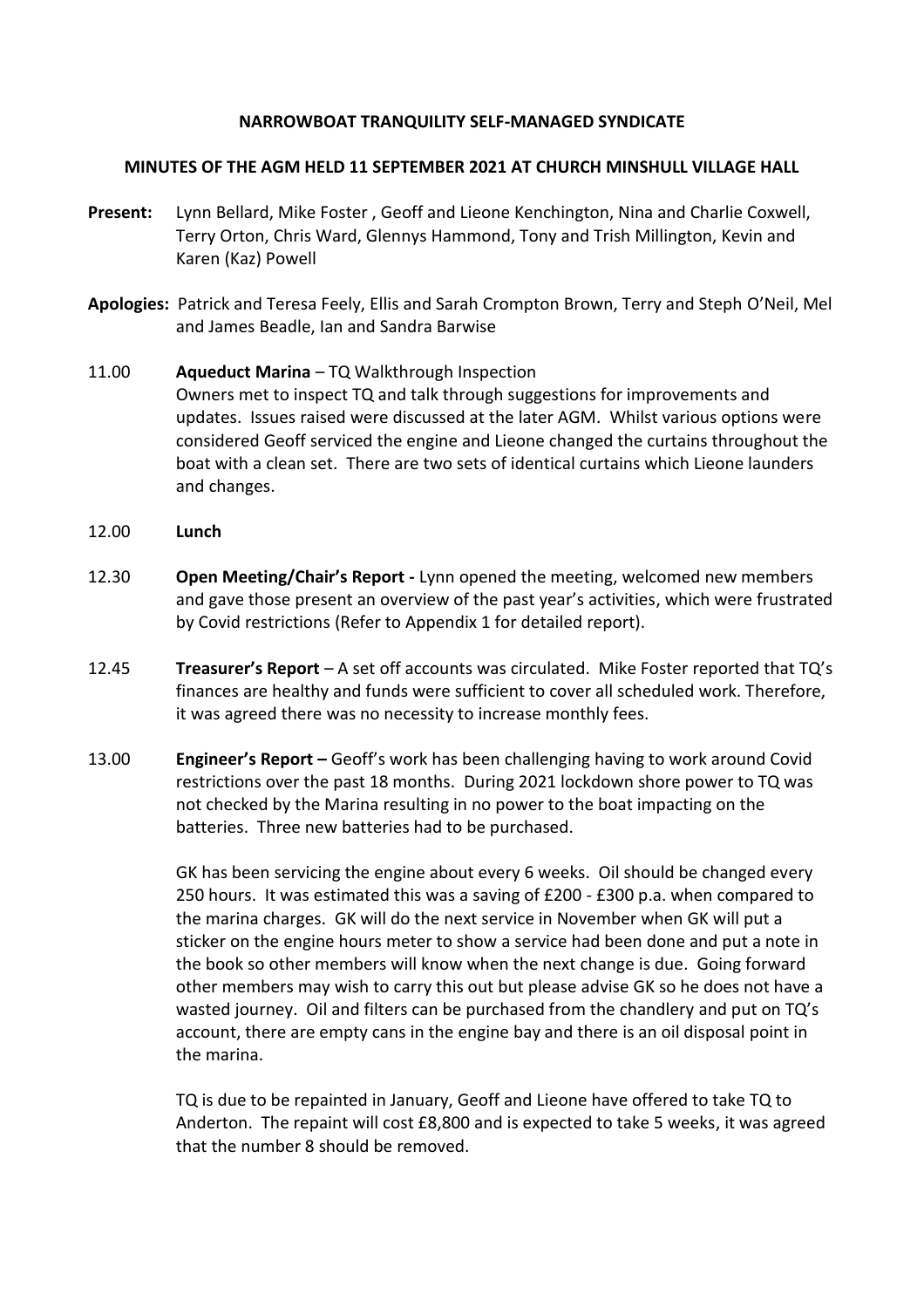Bow Thruster – Terry had resolved a problem with the bow thruster earlier in the year. It was agreed a set of spare springs and brushes should be stored onboard. **Action GK**

Charlie Coxwell noticed the ceiling was de-laminating just aft of the stove. Geoff is to ask the Anderton yard for a quote to see if this can be repaired whilst TQ is in the paint shop. **Action: GK**

The Chair thanked Geoff and his assistants for their time in maintaining TQ.

For full Engineer's Report see Appendix 2

# **13.45 Appointment of Officers**

Volunteers put themselves forward to take on the roles required for the selfmanagement committee. They were proposed and their appointment was approved by all the members present. As Lynn was currently looking after the website she said she was happy to continue.

# **Committee Members:**

| Chair:                   | Lynn Bellard             |
|--------------------------|--------------------------|
| Treasurer:               | Mike Foster              |
| Engineer:                | <b>Geoff Kenchington</b> |
| <b>Engineer Support:</b> | Chris Ward               |
| <b>Allocations:</b>      | <b>Charlie Coxwell</b>   |
| Website:                 | Lynn Bellard             |

# **14.00 Walkthrough Suggestions and Improvements**

# **Exterior:**

1. **New front fender/bumper**

# 2. **New chimney/cap**

- 3. **Cratch** the fitting of a cratch had been discussed at the AGM 2019. At that time it was decided that GK would investigate options and also the possibility of fitting a top box. GK has sourced a removable lightweight frame and cover (approx. £975) that can be stowed in a top box (£240). It was suggested the top box could be fitted with magnets. **Action: GK**
- 4. **Solar panels** the advantages of fitting a solar panels was discussed. It was agreed this would help maintain the batteries especially after the experience earlier this year when there was no shore power to the TQ. This could be fitted with magnets. Charlie Coxwell offered to research options. **Action: CC**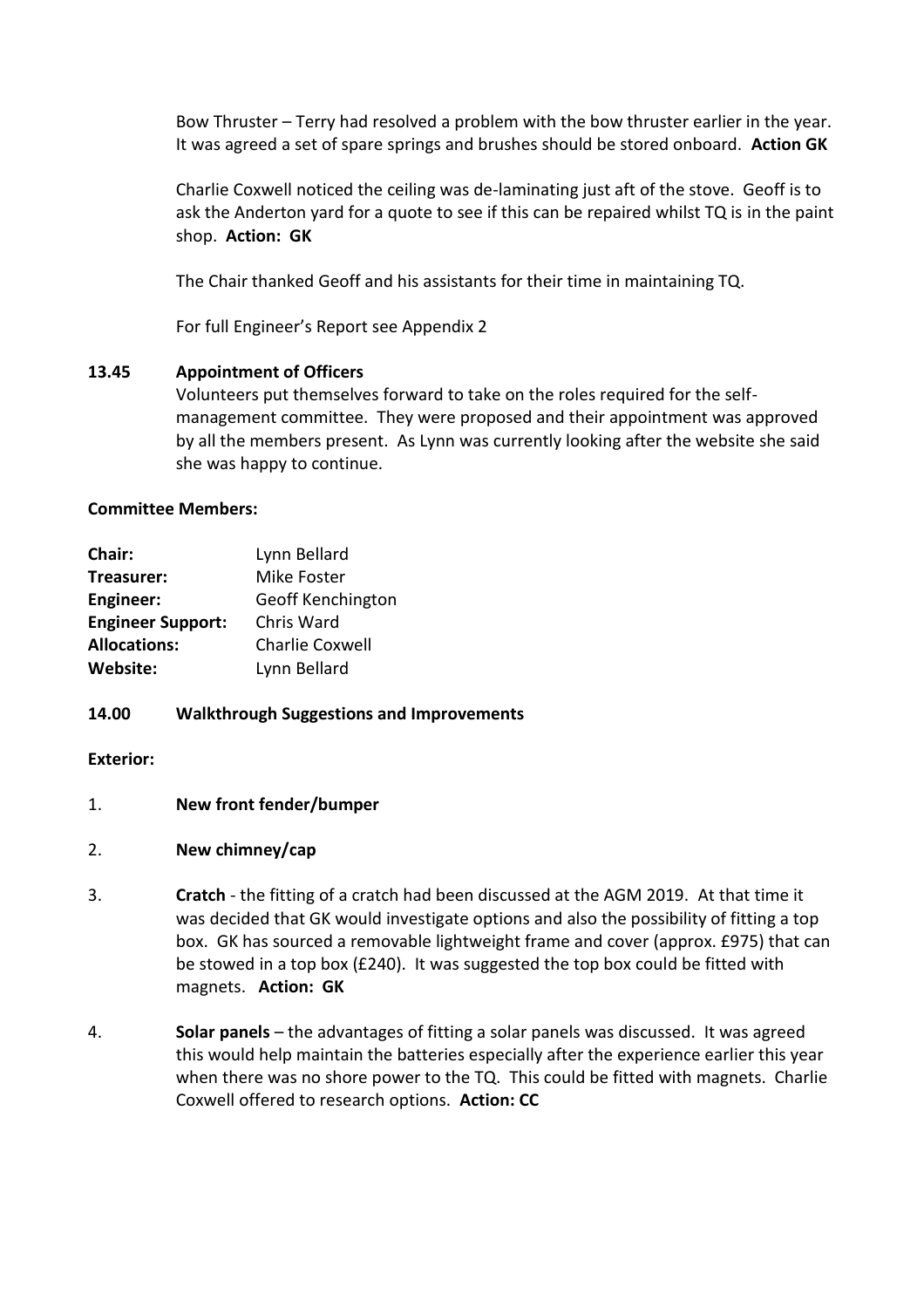# **Interior:**

- 1. **Varnishing**  GK and LK had hoped to revarnish the interior during January 2021 but Covid restrictions prevented this. As the 2022 maintenance period will be taken by the exterior repaint job it is now scheduled for Jan 2023. **Action: GK and LK**
- 2. **Upholstery –** it was agreed these would need to be replaced soon. LB to investigate price and lead times. **Action: LB**

Meanwhile perhaps the covers could be removed and cleaned. Some felt this may be difficult to do with the button backed sofa but Trish Millington advised the job can easily be done with a mattress needle (which she could supply) and suggested one should be left onboard for repairs. **Action: Trish M**

- 3. **Washing Machine** again this was discussed at the 2019. It was agreed to remove the washing machine and replace with a freezer and/or extra storage. Tony Millington offered to investigate options. **Action: Tony M**
- 4. **Bed mattress** replace spring 2022. Another mattress protector to be stored onboard. **Action: LB**
- 5. **Toilet** Charlie and Nina Coxwell had experienced a problem at the start of the week with the toilet. After reading the manual it appeared this may have been a result of the non-return valve malfunctioning. This may require replacing and a spare should be left onboard. GK suggested the macerator may need replacing with either a new or reconditioned unit. **Action: GK**
- 6. **Gas and CO2 alarms** Trish Millington asked whether these could be resited away from the aft cabin ceiling because of their flashing lights. GK and LK said they would look at moving them to the passageway. **Action: GK and LK.**
- 7. **Carpets** when the time came to replace the carpets it was decided to look at replacing the carpet near the stove with wooden flooring but retain carpet in the rest of the saloon and by the bed.
- 8. **Cooker** this had broken during Trish and Tony's week at the end of August. A replacement had been arranged and was being fitted on Monday 13 September.
- 9. **Storage** or lack of. The forward port wardrobe contains the lifejackets and picnic chairs. The picnic chairs may be able to be moved to the top box. There was an assortment of dog lifejackets and it was queried whether all these were required. Please advise Lynn if you require a dog lifejacket to be left onboard for your dog. Lifejackets to remain and the gas canisters checked. **Action: TQ owners**

It was noted that there were two single unopened duvets under the dinette settee. Again it was discussed whether these are required. Those owner's who did not attend the meeting please advise what your thoughts are. **Action: TQ owners**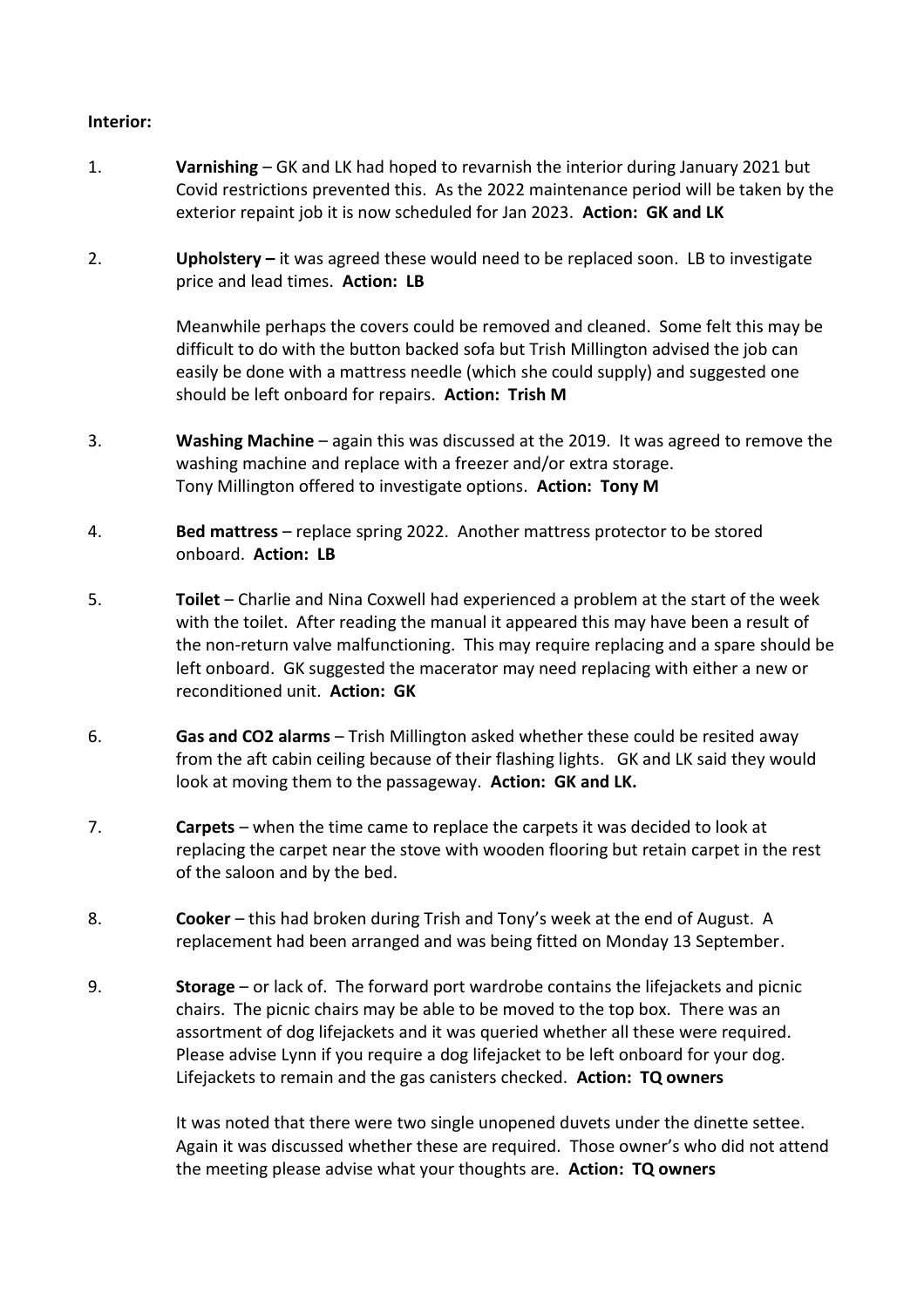- 10. **Wooden frame port side bow door** on the walkthrough it was noticed the frame required regluing. **Action: GK**
- 11. **Replacement items** whilst owner's are onboard if they notice something needs repair/replacing i.e. plates or a mechanical repair, rather than contact the Chairman for clearance if the work comes to less than £50 owner's should do the work and send the receipt to the Treasurer.

# 14.45 **Standing Items**

1. **TQ home base** – it was felt that Aqueduct Marina were not fulfilling their obligations. Marina fees are paid until March 2022. The Marina no longer fill up with diesel or do a pump out, the owner's having to do this themselves but there is no reduction in fees. Aqueduct cite Covid restrictions but Venetian Marina will do pump outs and fuel top ups. GK said they now use Venetian Marina for these services. One owner had also been charged for gas, but this should go on TQ's account. The treasurer explained that Marina's invoicing procedures were erratic, and he had no faith in them.

> It was agreed to move TQ to another marina. LB would contact Venetian Marina to see whether they had space for 2022. Syndicate owner's to explore other marinas in their preferred locations for the future. **Action: TQ owners**

2. **Agreement on scope of licence** – LB outlined the requirements for the Bridgewater canal licence. C&RT licence holders may remain on the Bridgewater Canal FOC for periods not exceeding 7 consecutive days in 28 days.

> C&RT craft wishing to extend beyond the 7 day reciprocal arrangement period must obtain a temporary short term Bridgewater Canal Licence at a cost of £40 for 7 consecutive days. There is an option to book an extended return journey at a cost of £20 (4 days). On the rare occasions where owner's find that they require those extra 4 days as the 7 days have already been exceeded, TQ's account will fund the temporary licence.

- 3. **Agreement of insurers 2022** remain unchanged
- 4. **Agreement of Rescue Cover Membership** to remain unchanged
- 15.15 **Contribution Review** contributions are to remain at the present level. However, Xmas and NY weeks are unpopular. MF suggested the syndicate buy one of the shares when it next becomes available and remove those weeks which would impact on contribution fees. This will be considered in the future.
- 15.25 **A.O.B**. the allocation list was circulated and some owners discussed swaps.
- 15.30 **Close**  Provisional Date for AGM 2022: 10 September 2022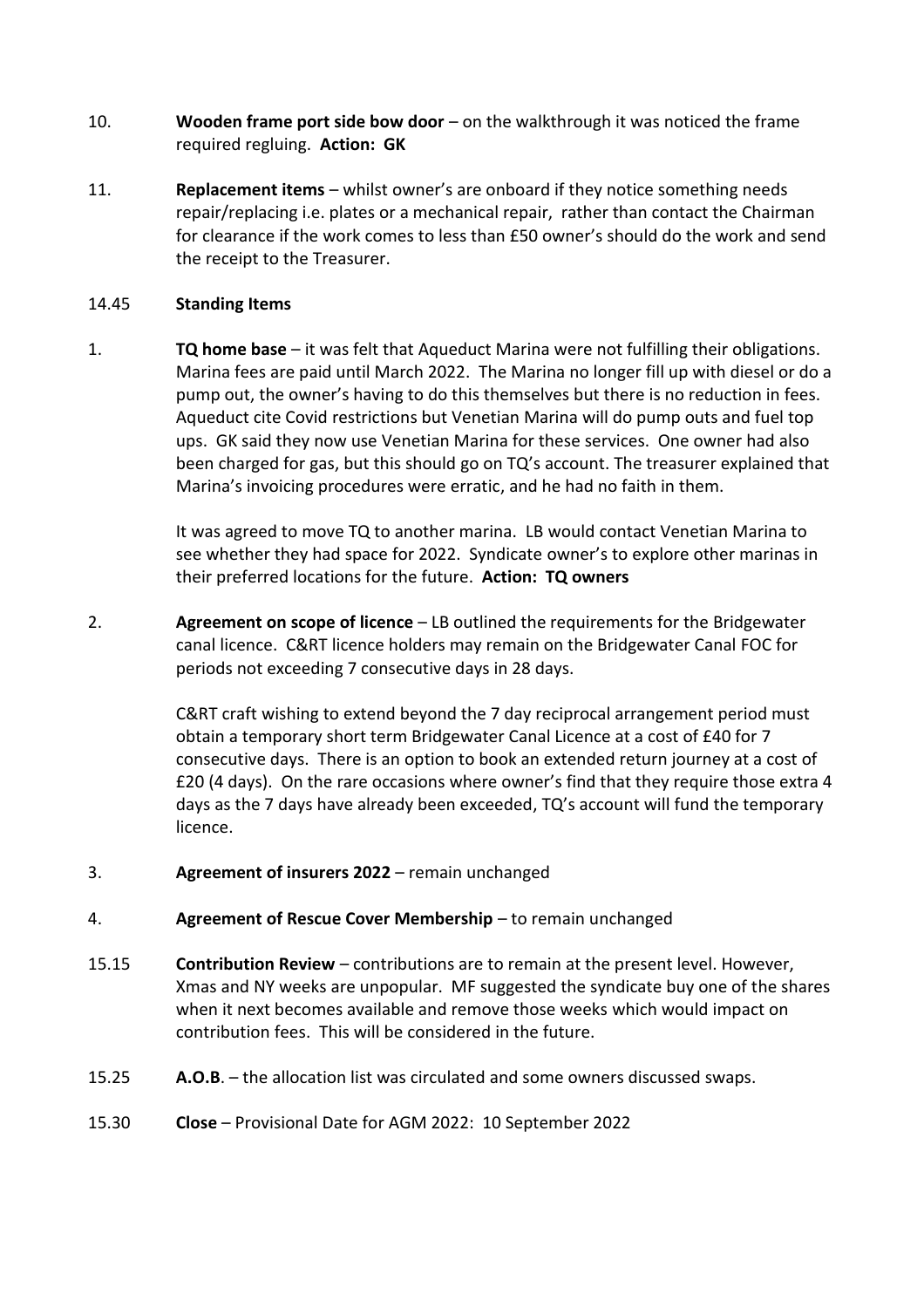# **Appendix 1: Chairs Report**

# 11<sup>TH</sup> SEPTMEBER 2021 AGM TRANQUILITY SYNDICATE

# CHAIRS REPORT: Lynn Bellard

Thank you all for coming today, we appreciate some of you have travelled a fair distance to be here.

A warm welcome to all of the new members who have joined us in the last 2 years. We haven't had a chance to meet since 2019. There have been several share sales on my watch since 2019, which I think have brought on board some enthusiastic boaters! It's great to have people interested and supporting our lovely boat.

Currently we don't have any shares for sale, and I hope it stays that way for some time. The boating market has been interesting this year, the value of boats in general has increased, making our shares a sound investment. The 2 shares we sold in the summer were snapped up very quickly, and we had many enquiries about them. Even though our webpage says there are currently no shares for sale, I still get messages asking about shares, and when we might have one. It's good to know the market is buoyant! Sorry about all the boating puns!

We lost several months cruising during the lockdowns, and we didn't have access to the Marina at all. I know Geoff was frustrated at not being able to just go and do a service or some repairs there. Mike made a financial decision to waive 2 months contributions for all syndicate members during the first lockdown, when we couldn't use the boat. We had to leave TQ in the care of the Marina. They sent a photo and said don't worry she's still afloat!

I want to thank all of our officers for their work to keep the boat and syndicate running. This syndicate only works if people step forward and take on a role to help out. We need everyone to be involved and take an interest in how we run.

Tranquility is a hard working boat and she has had a few incidents where she needed rescuing since our last meeting. She was stuck on an old mattress, when the prop got caught in the springs, Terry called RCR who attended to free her. She was also stuck in the bottom of a lock for 24 hours with the Middletons, again RCR attended. That lock, number 60 (Longcroft) I think it was, has continued to be problematic, they never discovered why TQ got stuck, but recently work on a 'bulge' has been identified.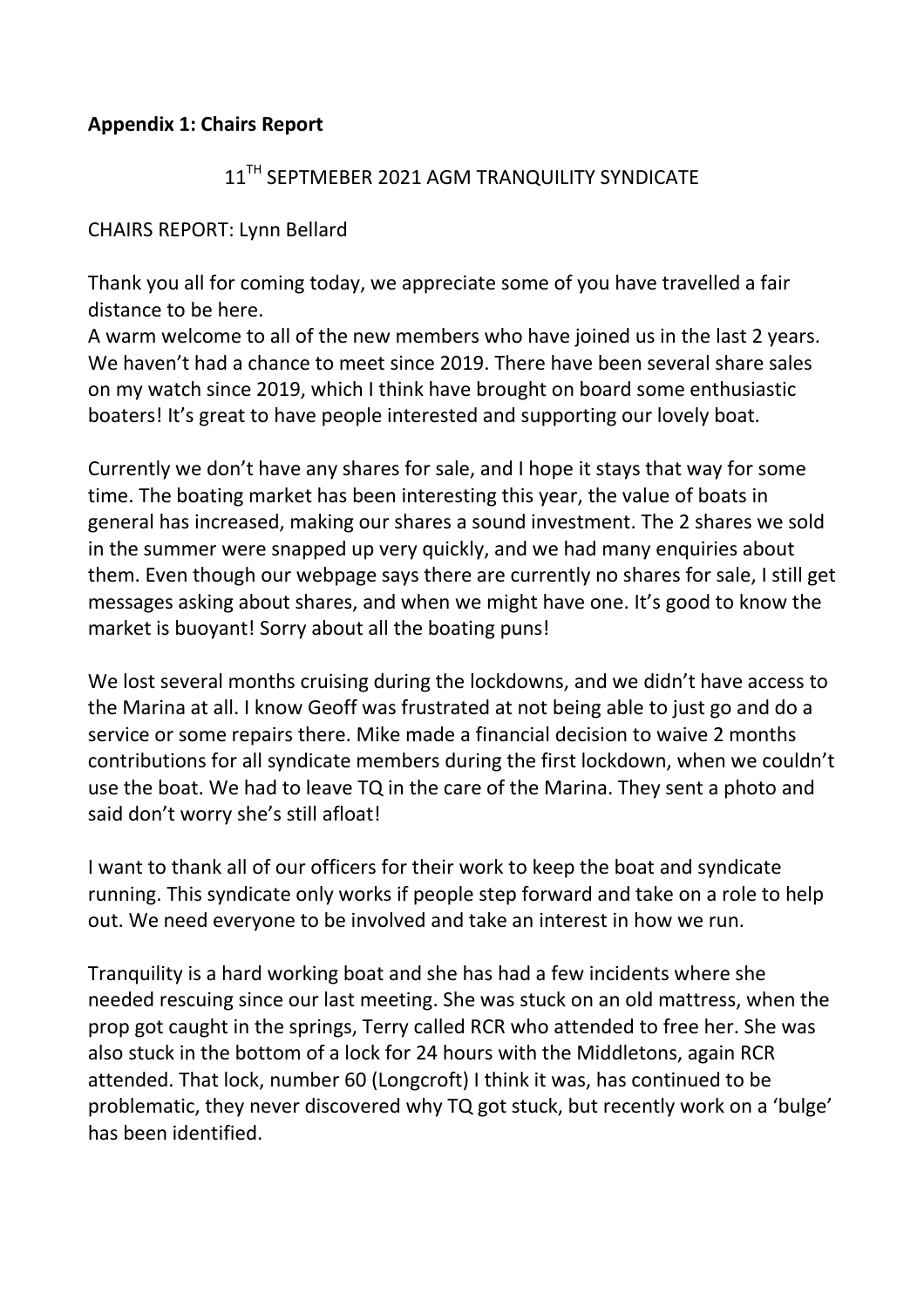The full exterior re-paint is booked for January, at a cost of £8800, which will spruce her up. We've all had a look over her this morning and I'm sure have some ideas for improvements which we will come to later.

Next May (2022) TQ is due for her Boat Safety Certificate, a bit like a car MOT. So we will need to ensure all her safety features are in good order, fire extinguishers, smoke alarms etc. So we will coordinate the date of that when it's booked.

Then we can look forward to many more years of cruising.

# **Appendix 2: Engineers Report**

ENGINEERING MANAGER'S REPORT AGM 2021 Report – Geoff Kenchington

- JAN 2020 Attended TQ to do some maintenance sorted the slow engine cranking problem rewired the starting circuit
- FEB 2020 Battery charger failed, Chris Ward fitted a new one Webasto heater failed Aqueduct repaired it Front window cracked – replaced August by GK
- MAR JUNE 2020 Lockdown
- JULY 2020 Chris Ward had a few niggles mainly through lack of use Alan Poole reported a leaking stern gland this was sorted at a later date.
- AUG 2020 Tony Middleton tightened the stern gland Geoff Kenchington carried out 250 hour engine service
- SEPT 2020 Ian Barwise reported a problem with Aqueducts pump out system and repaired the Bow Thruster
- OCT 2020 Terry O'Neil had a problem with the batteries and reported a leak in the toilet. Mike and Lynn confirmed this and a recon unit was fitted
- NOV 2020 Geoff Kenchington carried out a full 750 hour engine service found a leak in the hot water storage tank (calorifier) Aqueduct sorted it

DECEMBER 2020 Lockdown

JAN 2021 Unable to carry out any maintenance due to travel restrictions Aqueduct blacked the hull and replaced the stern gland although GK not convinced this was carried out